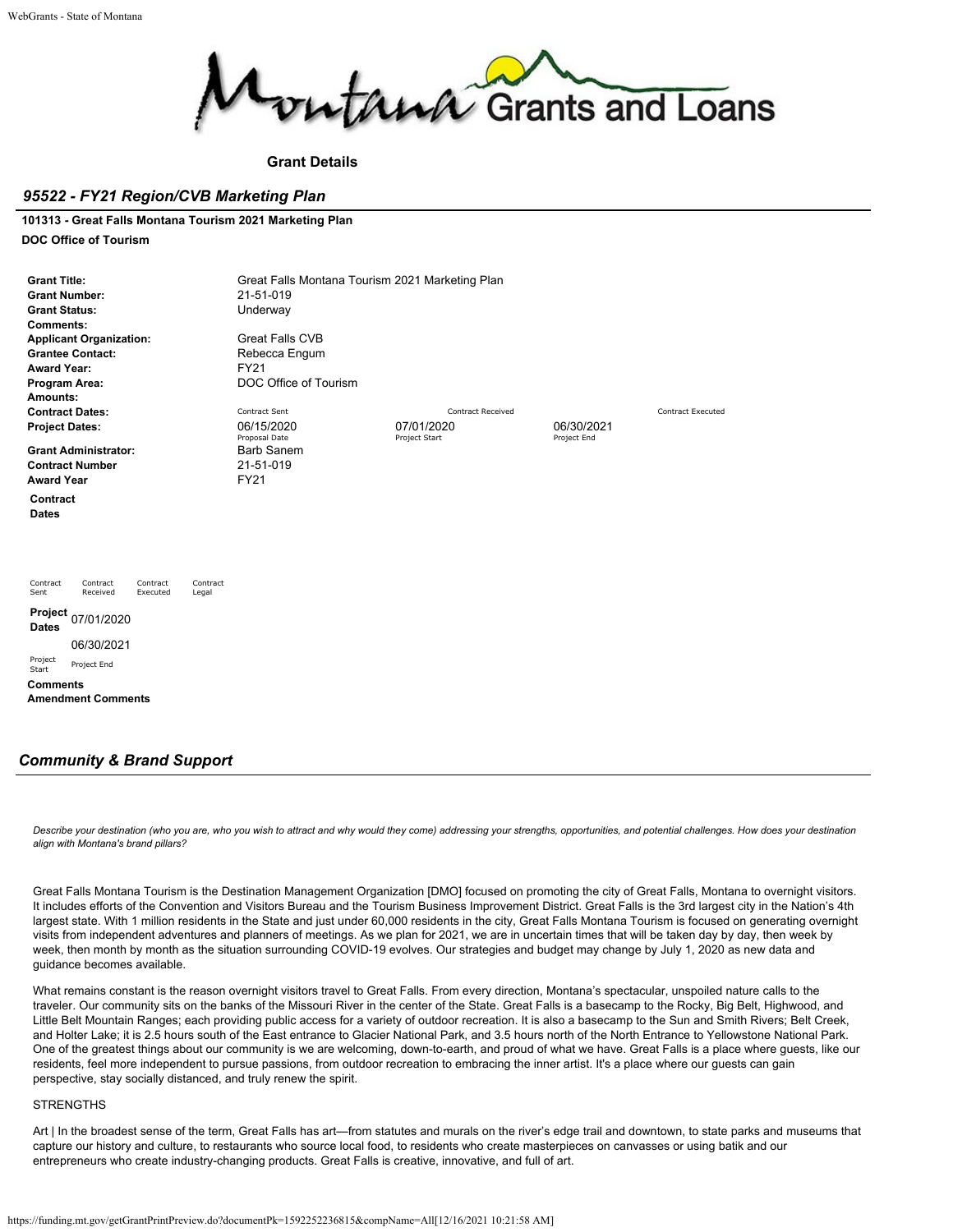River | The Missouri River connects Great Falls' history to the Plains Indians, Corp of Discovery, mining, and electricity. Today it provides access to outdoor recreation, bird viewing, a path for scenic drives, and a backdrop for stunning photography.

Basecamp | In about an hour or less from Great Falls, you can be in the Rocky Mountain Front and the greater Bob Marshall Wilderness Complex, Sluice Boxes State Park, and the Little Belt Mountains, the Highwood Mountains, on Holter Lake, at Smith River, Sun River. And, just a little further in Glacier National Park.

Malmstrom | 3,300 personnel, along with their families, are stationed in Great Falls' air force base. The base itself draws national contractor business, and the personnel's extended family come to visit.

GTF | Our international airport is small and accessible, offering direct flights from Seattle, Denver, Las Vegas, Minneapolis, Phoenix, Salt Lake City, and seasonally to Chicago.

## WEAKNESS

Venues| Tried and true, our facility infrastructure is stable but suffers from deferred maintenance and lack of capital investment for industry demanding improvements.

Impression| Immediate thoughts of Montana include mountains, roaming wildlife, and backpacking adventures, and Great Falls is a modern community on the Missouri River with an industrial history.

Detractors | 34% of Great Falls residents hold a low-self image of and are negative about the community being a great place to visit.

### OPPORTUNITIES

I-15 Corridor | Great Falls is roughly halfway between Salt Lake City, Utah, and Edmonton, Alberta (via Highway 2 in Alberta, Canada). Through traffic provides a chance to convert travelers for experiences and events. 55% of travelers drive through Great Falls without spending a night.

Air Service | United, Delta, Alaska, and Allegiant are great partners, however, there are opportunities to add carriers and direct flights. Some carriers are opportunistic during economic downturns and Great Falls will be ready to support them.

Events| Signature events give visitors a specific time to travel to Great Falls. We have room to add more even during COVID-19 with smaller events. With many being canceled, we will look to create smaller, impactful events for overnight visitors to attend.

In-Market Experience | The Missouri River is amazing; however, we are missing the opportunity to make it, and other experiences, easier to access. Great Falls can benefit from easy access equipment rentals, tour guides, facilitated experiences, and review worthy interactions.

### THREATS

COVID-19 | We have already witnessed postponed, canceled, and rescheduled events, conventions, and meetings. The uncertainty of how long the current shelter-in-place and group size restrictions will remain, hinders travel. In addition, local businesses that support the tourism ecosystem will have taken dramatic losses and may not be able to continue operations or support the industry as they did. Recovery in our target markets may take longer than in Montana and could delay travel.

I-90/I-94 CORRIDOR | This Montana route has larger communities with larger population bases, sees higher traffic counts, and has had more success in event routing than I-15.

Market Economy | Volatility in the local economy of our target market communities can directly impact travel decisions.

Growth | The success of peer and benchmark communities related to increased retail experiences and capital investments in infrastructure have increased their tourism budgets to attract more visitors, causing Great Falls to lag.

#### **Describe your destination.**

Knowing what activities visitors like to experience, how they make decisions, and how to help influence the decisions at each stage all form the cornerstones to Great Falls Montana Tourism's marketing strategies. The Montana Department of Commerce's Office of Tourism and Business Development makes a significant investment to support the inspiration stage of the trip planning cycle. Great Falls Montana Tourism leverages that investment with joint marketing opportunities and using "Montana" in all communications. Our strategy starts by using paid and owned media to inspire overnight visitors with Great Falls' unique spectacular unspoiled nature and breathtaking experiences that can be had by day, such as:

- Giant Springs State Park
- Little Belt Mountains
- Missouri River
- Sluice Boxes State Park
- First People's Buffalo Jump
- Rocky Mountain Front
- Sun River

All the inspiration drives traffic to our website, where, as part of the orientation step of the trip planning process, Great Falls Montana Tourism provides infographics on direct flights, drive time, and distance from our target markets to support the message that making a trip to the city can be done in a day or less.

Great Falls Montana Tourism facilitates by delivering various trip ideas for weekends and multi-day vacations. This is where we will share the relaxing hospitality of our community to renew their spirit for the next day by showcasing:

Local food establishments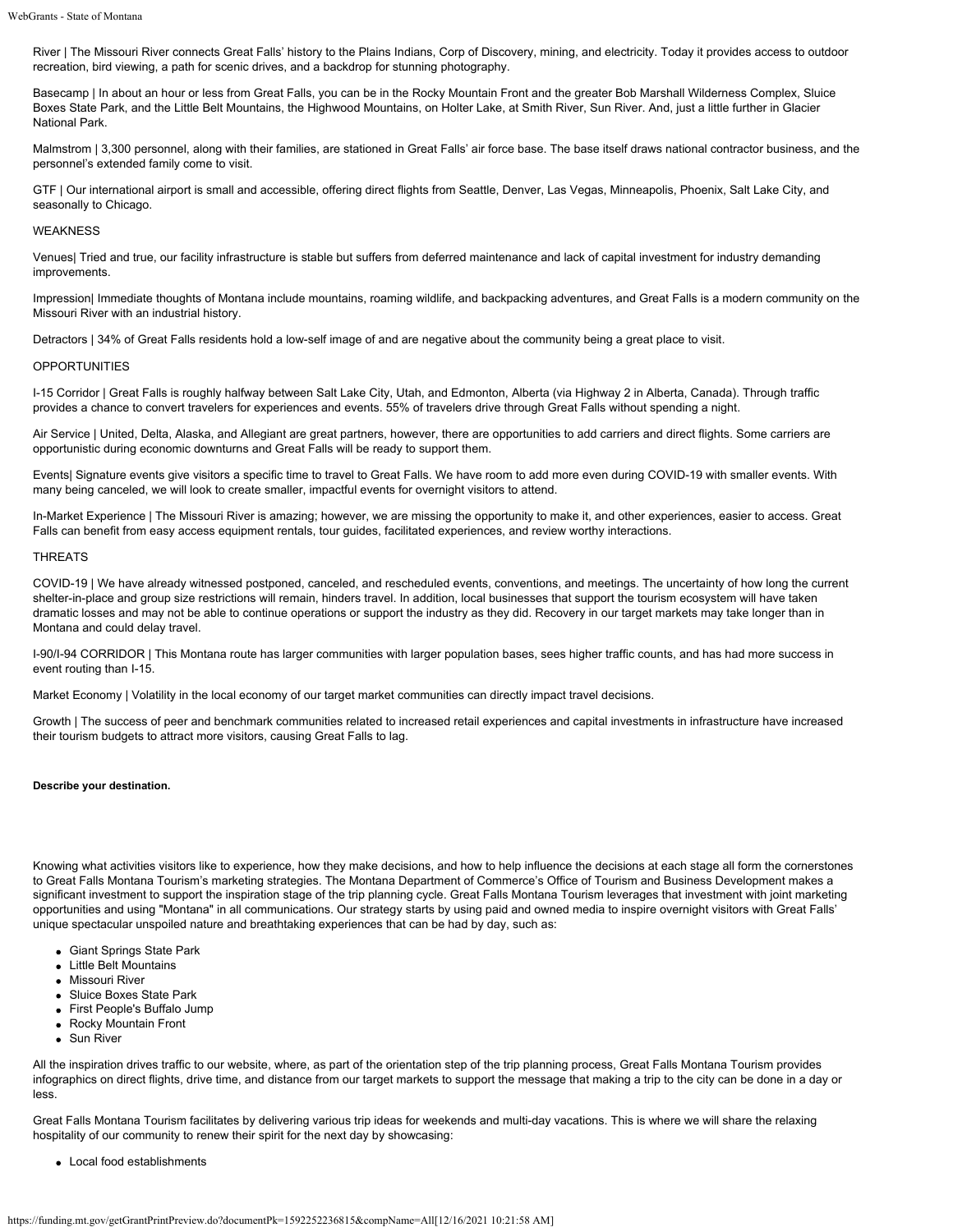- Live performing arts
- **•** Micro Breweries
- Craft Cocktail Lounges

## **Optional: Include attachments here**

*a. Define your target markets (demographic, geopgraphic and psychographic).*

Great Falls Montana Tourism's target markets will be staged in FY2021.

Leisure Travel

Stage 1 includes Montana Independent Adventurers and Historical Encounters age 30-65 from:

- Billings
- Missoula
- Bozeman
- Kalispell

The Independent Adventurer enjoys outdoor recreation, such as day hiking, nature photography, snowshoeing, skiing, fishing, river rafting, and kayaking. The Historical Encounterer appreciates history, such as military, mining, historic figures, and milestone moments.

Stage 2 includes Drive Market Independent Adventurers and Historical Encounters, age 30-65. Specific locations will depend on the COVID-19 recovery phase and status of travel restrictions within the market. Great Falls Montana Tourism will monitor recovery in:

- Lethbridge & Calgary, Alberta
- Spokane, Washington
- Boise & Coeur d'Alene, Idaho
- Bismark & Williston, North Dakota
- Rapid City, South Dakota
- Casper, Wyoming

Stage 3 includes Fly-Market Independent Adventurers and Historical Encounters, age 30-65.

- Denver, Colorado
- Seattle, Washington
- Salt Lake City, Utah
- Chicago, Illinois
- Minneapolis, Minnesota

Specific locations will depend on the COVID-19 recovery phase within the originating city and the status of travel restrictions within the market.

#### *b. What are your emerging markets?*

Great Falls's emerging markets are Food and Event Travelers and younger travelers age 25-30 from our current target markets. We also see the emergence of independent travelers from Texas and Oregon.

#### **Optional: Include attachments here.**

*c. What research supports your target marketing?*

Great Falls Montana Tourism collects a variety of data to help determine strategies. Attached is the specific research. We utilize:

- Institute of Tourism and Recreation Research
- VisaVue
- **Arrivalist**
- Expedia
- VisitGreatFallsMontana.org Analytics
- Facebook Analytics
- U.S. Border Patrol Border Crossings

Great Falls saw a slight decrease in overnight visitors in 2019, down 19,543 visitors from 2018.

Top 5 markets out of state overnight visitors came from:

Alberta 14%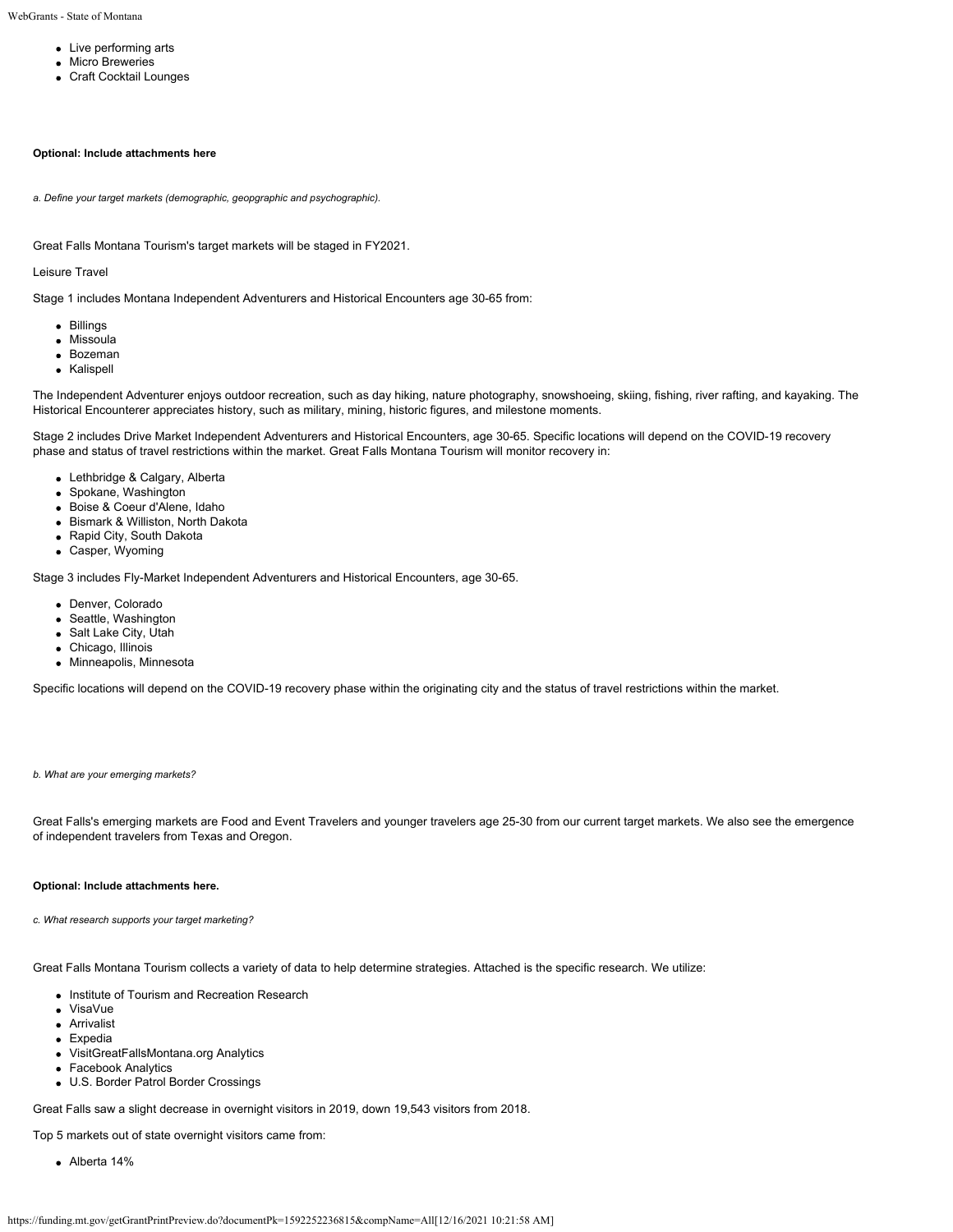- Washington 7%
- $\bullet$  Idaho 7%
- Colorado 6%
- California 6%

\*Institute of Tourism Recreation Research

Our overnight visitors top 5 activities were:

- Scenic driving 58%
- Day hiking 32%
- Recreational shopping 31%
- Wildlife watching 30%
- Nature photography 27%

\*Institute of Tourism Recreation Research

Our overnight In-State Traveler is arriving from:

- Billings 45%
- Missoula 40%
- Bozeman 38%
- Kalispell 21%
- $\bullet$  Helena 17%

\*Arrivalist

Our overnight visitors primarily arrive by vehicle [63%]. Spending continues to decrease, from \$198 million [2017] to \$184 million [2018]. Top spending categories include:

- 1. Fuel
- 2. Restaurants
- 3. Retail
- 4. Grocery
- 5. Lodging

### \*Institute of Tourism and Recreation Research

The Business traveler continues to trail the Leisure traveler, with only 13% of overnight visitors being here for a convention or meeting. We saw an increase in first-time visitors to 11%, over 7% the previous year.

\*Institute of Tourism and Recreation Research

- Retain 90% of Current Members
- Get 75 NEW Members
- Get 4 NEW Conventions
- 45% Growth in Facebook Followers
- 45% Growth of Instagram Followers
- Establish 1,500 Twitter Followers
- Obtain 65% Room Demand of FY18

*a. In what types of co-ops with MTOT would you like to participate?*

Great Falls Montana Tourism appreciates Joint Venture opportunities. With a limited budget, the opportunity to leverage it with the State spend is great. The types of Joint Ventures we look for are:

- Digital Paid Leisure Traveler Placement
- Social Paid Placement
- Paid and Owned Content
- Research
- Influencers
- Specific Market Efforts (Example: Paid Media in North Dakota)

**Optional: Include attachment here.** [Traveler Research.pdf](https://funding.mt.gov/fileDownload.jsp?filename=1588198457033_Traveler+Research.pdf)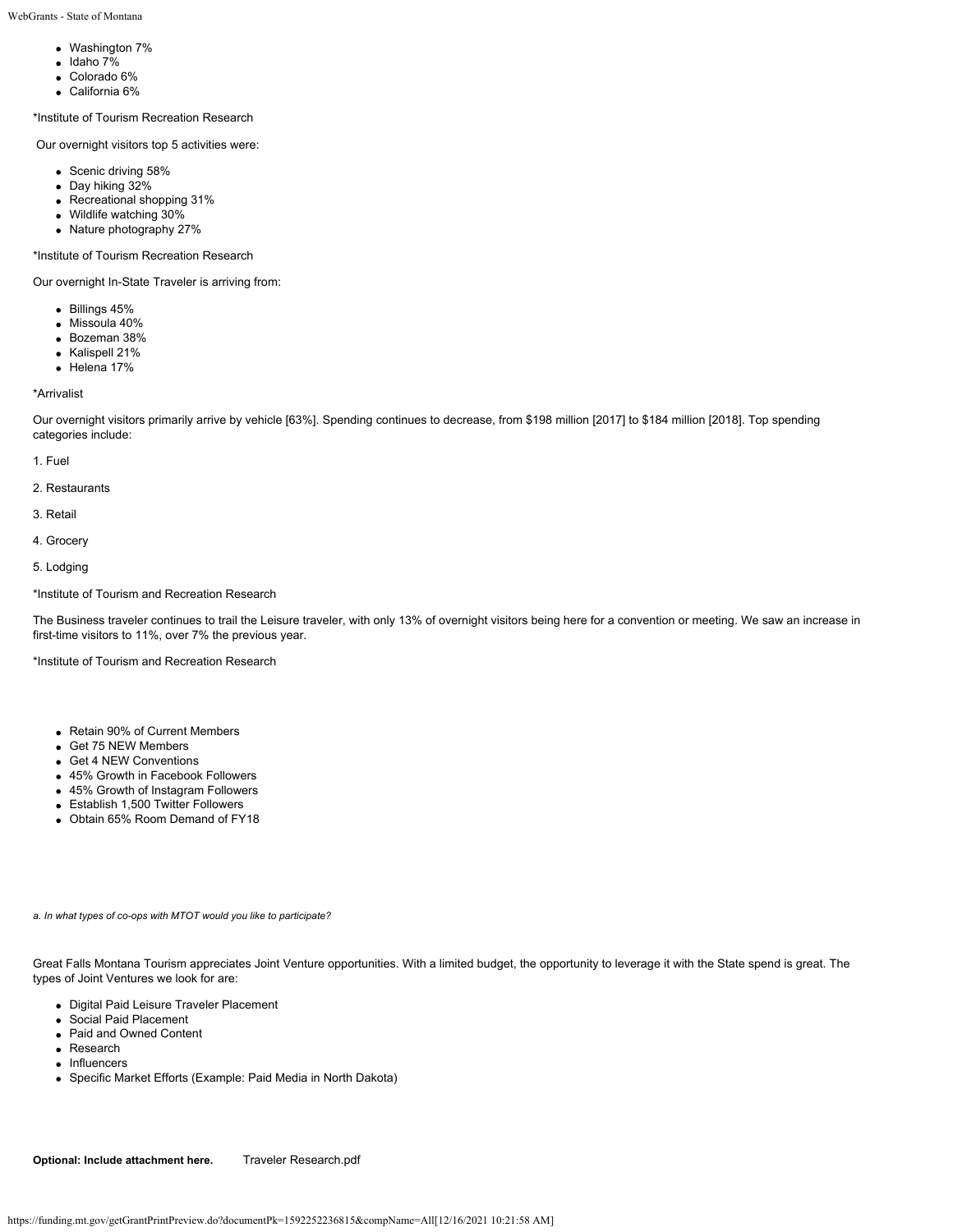## *b. In what other types of co-ops would you like to participate? (Regions/CVBs, etc.)*

Great Falls Montana Tourism will look for Joint Ventures with local Attractions, Dining Establishments, and non-profit partners. We will also be looking this year for Joint Ventures with Central Montana, Glacier Country, Missoula, SouthEast Montana, Billings, SouthWest Montana, Butte, and others. The types of Joint Ventures will be collaborative efforts on scenic drives, in-common unique features, and backyard exploring promoted through:

- Digital Paid Leisure Traveler Placement
- Social Paid Placement
- Paid and Owned Content
- Research
- Influencers
- Specific Market Efforts
- Organizational Websites

Depending on the Joint Ventures offered, Great Falls Montana Tourism would make adjustments to current budget line items to take advantage of the right opportunities.

*c. What types of co-ops have you done in the past? Were they successful - why or why not?*

We have partnered with Montana Department of Commerce's Office of Tourism and Business Development on Paid Digital Placement through Sojern, Trip Advisor, and National Geographic. Content through Interfuse and RootsRated. We have partnered with Great Falls International Airport on Canadian Print, Central Montana on Travel Booths and Research, Western Art Week Shows on Digital and Print Paid Placement, and with Great Falls Development Authority on video and photo content.

Sojern and Trip Advisor were successful based on the delivered impressions and reach. National Geographic wasn't as successful based on video engagement and reach.

Interfuse was successful with impressive time-on-site engagement with the content and the reach and impressions. Roots Rated didn't produce the engagement and the content wasn't inspired.

The Canadian Print didn't produce expected results of increased web traffic.

Travel Booths and Research have been successful. Travel booth increases engagement with direct market and reduces cost. Research shares expense and provides good insight.

Digital and Print Paid Placement and Video and Photo Content are successful because of the cost shares and increase in room demand during specific events.

**Optional: Include attachments here.**

**Optional: Include attachments here.**

**Optional: Include attachment here:**

## *Marketing Segment, Method & Budget*

| Marketing<br>Segment | <b>Marketing</b><br>Method | <b>Describe</b><br>your<br>method. | Provide supporting research/statistics. | How do<br>you plan to<br>measure<br>success? | Provide a<br>brief<br>rationale<br>for this<br>method. | Estimated<br>budget for<br>method. | <b>Marketing</b><br>Method<br>Evaluation                                                                                                                                                                                            | Add'l<br><b>Attchmnt</b> |
|----------------------|----------------------------|------------------------------------|-----------------------------------------|----------------------------------------------|--------------------------------------------------------|------------------------------------|-------------------------------------------------------------------------------------------------------------------------------------------------------------------------------------------------------------------------------------|--------------------------|
|                      |                            |                                    |                                         |                                              |                                                        |                                    | Online/Digital<br>Advertising<br>met the<br>objective. The<br>strategy was<br>successful.<br>With lodging<br>tax dollars, we<br>used a mix of<br>Connected<br>TV, Search<br>Marketing,<br>Spotify, and<br>banner ads on<br>Expedia. |                          |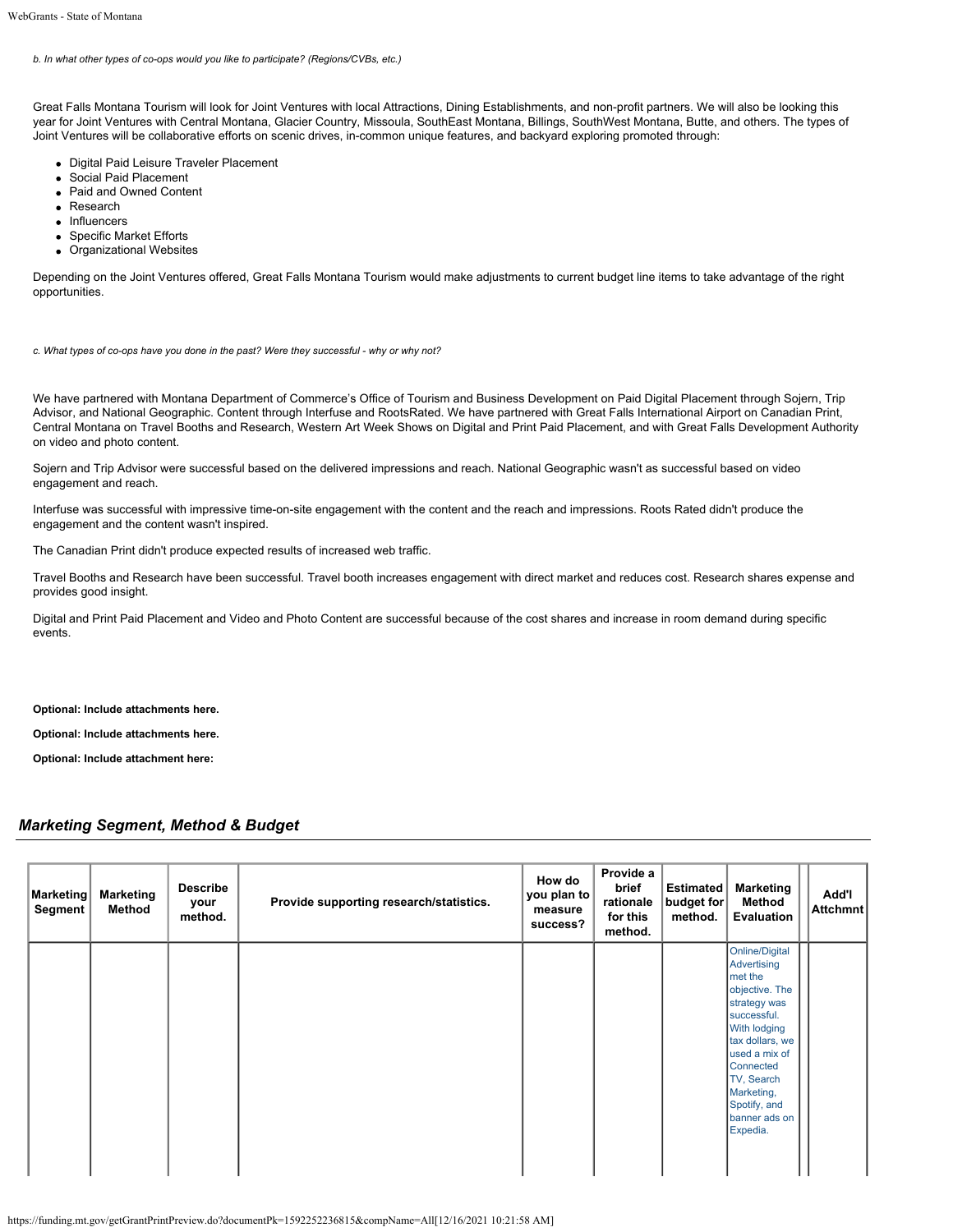|          |                                             |                                                                                                                                                                                                                                                                                                                                                                                                                                                                                                                                                                                                                                                                                                                                                                                     |                                                                                                                                                                   |                                                                                    |                                                                                                                                                                                                                                                                                                                                                                                                                                                                                                                                                                                                                                                                                                                                        |             | The<br>Connected T\<br>placement<br>was placed<br>from March to<br>May and<br>generated<br>692,660<br>impressions<br>with an<br>82.19% view<br>through rate<br>and a click<br>through rate of<br>.16%. This<br>method will be<br>used in the<br>future.                                                                                                                                                                                                                                                                                                                                                                                                                                                                                                                                                                                                                                                                                                                            |
|----------|---------------------------------------------|-------------------------------------------------------------------------------------------------------------------------------------------------------------------------------------------------------------------------------------------------------------------------------------------------------------------------------------------------------------------------------------------------------------------------------------------------------------------------------------------------------------------------------------------------------------------------------------------------------------------------------------------------------------------------------------------------------------------------------------------------------------------------------------|-------------------------------------------------------------------------------------------------------------------------------------------------------------------|------------------------------------------------------------------------------------|----------------------------------------------------------------------------------------------------------------------------------------------------------------------------------------------------------------------------------------------------------------------------------------------------------------------------------------------------------------------------------------------------------------------------------------------------------------------------------------------------------------------------------------------------------------------------------------------------------------------------------------------------------------------------------------------------------------------------------------|-------------|------------------------------------------------------------------------------------------------------------------------------------------------------------------------------------------------------------------------------------------------------------------------------------------------------------------------------------------------------------------------------------------------------------------------------------------------------------------------------------------------------------------------------------------------------------------------------------------------------------------------------------------------------------------------------------------------------------------------------------------------------------------------------------------------------------------------------------------------------------------------------------------------------------------------------------------------------------------------------------|
| Consumer | <b>Online/Digital</b><br><b>Advertising</b> | <b>Great Falls</b><br>Montana<br><b>Tourism will</b><br>place paid<br>media through<br>digital<br>platforms to<br>match our<br>demographic,<br>geographic<br>and<br>psychographic<br>market<br>segments.<br>This could<br>include<br>banner ads<br>driving traffic<br>to specific<br>content,<br>weather<br>channel<br>mobile banner<br>ads, video ads<br>on outdoor<br>adventure-<br>based<br>websites,<br>videos on<br>streaming<br>television<br>services,<br>online audio<br>ads through<br>Spotify or<br>Pandora.<br>Specific<br>media spends<br>are<br>determined in<br>May and<br>approved in<br>June.<br><b>Traditionally</b><br>our total<br>media spend<br>has been<br>roughly 20%<br>Banner Ads,<br>20% Audio,<br>25% video<br>lead-ins, 30%<br>social, and<br>5% print. | Between July 1, 2019 to March 31, 2020, Great Falls Montana<br>Tourism's full digital media placement has generated 5.9<br>million impressions and 21,959 clicks. | <b>Success will</b><br>be measured<br>by<br>impressions<br>and click-<br>throughs. | <b>Digital</b><br>advertising<br>has provided<br><b>Great Falls</b><br>Montana<br>Tourism the<br>ability to<br>specifically<br>target<br>markets,<br>where they<br>are, monitor<br>impressions<br>and clicks. As<br>the campaign<br>progresses,<br>we can make<br>adjustments<br>to messaging,<br>market<br>spend, and<br>content<br>based on<br>what we are<br>learning. In<br>general, it is a<br>more<br>responsive<br>media spend<br>and<br>generates<br>valuable<br>reach and<br>engagement.<br>In the event<br>the funding<br>received is<br>less than<br>budgeted and<br>dependent on<br>the amount,<br>we would cut<br>administration<br>expenses<br>then we<br>would make<br>adjustments<br>to spending in<br>this line item. | \$42,534.00 | The search<br>placement<br>was site<br>conquesting<br>and search<br>engine<br>marketing.<br><b>Site</b><br>conquesting<br>targeted<br>people who<br>were on<br>similar other<br>websites and<br>served ads to<br>them. This ran<br>from March to<br>May and<br>generated<br>861,093<br>impressions<br>with a click<br>through rate of<br>.10%. The<br>search engine<br>marketing ran<br>from February<br>to May and<br>generated<br>210,544<br>impressions<br>and a 5.36%<br>click through<br>rate. This was<br>an extremely<br>targeted<br>placement and<br>was effective,<br>however, has<br>a higher cost<br>per<br>impression.<br>We retargeted<br>those who<br>searched<br>between<br>March and<br>May, as well,<br>generating<br>401,552<br>impressions<br>and a .16%<br>click through<br>rate. This<br>method will be<br>used in the<br>future.<br><b>Expedia</b><br>banner ads<br>ran between<br>March and<br>May,<br>generating<br>1,111,634<br>impressions<br>and a .03% |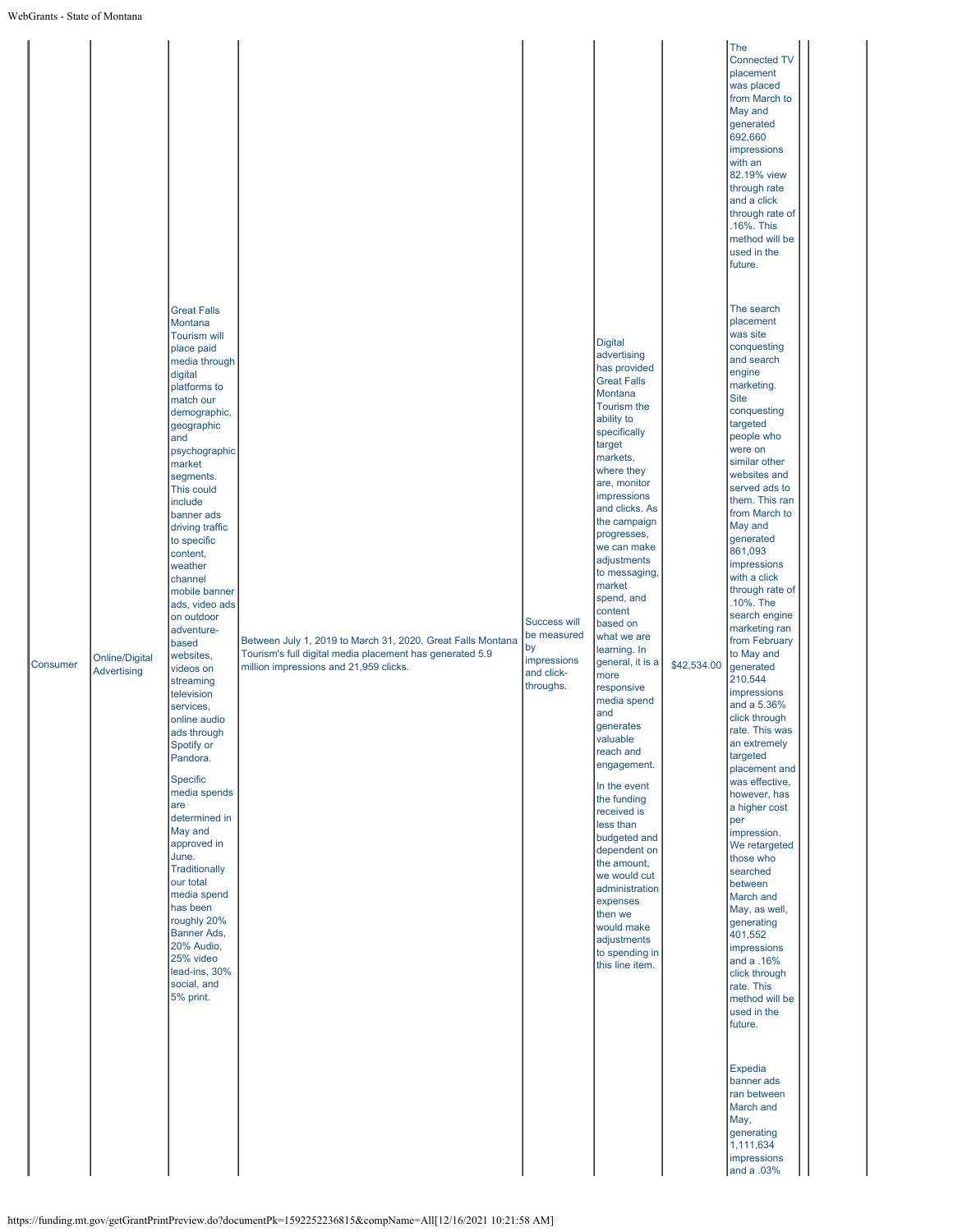|                                                                                                                                                 | click through<br>rate, which<br>was a little<br>lower than<br>expected. The<br>platform is still<br>viable and will<br>be considered<br>in the future.<br><b>Our Spotify</b><br>placement ran<br>in August until<br>October and<br>generated<br>628,010<br>impressions<br>and a click<br>through rate of<br>.05%. This<br>method will be<br>used in the<br>future. |
|-------------------------------------------------------------------------------------------------------------------------------------------------|--------------------------------------------------------------------------------------------------------------------------------------------------------------------------------------------------------------------------------------------------------------------------------------------------------------------------------------------------------------------|
|                                                                                                                                                 | Social Media<br>Advertising<br>met the<br>objective. The<br>strategy was<br>successful.<br>With lodging<br>tax dollars, we<br>placed paid<br>media through<br>Snapchat,<br>Facebook, and<br>YouTube.<br>SnapChat<br>historically<br>generates a lot<br>of impressions<br>for us,<br>however, is<br>usually a low                                                   |
|                                                                                                                                                 | click through.<br>This<br>placement,<br>which ran from<br>March until<br>May produced<br>similar results.<br>The ad<br>generated<br>1,609,107<br>impressions<br>with a click<br>through rate of<br>.17%. The<br>cost per click<br>was \$3.71 and<br>cpm was<br>\$6.21, well<br>below our<br>average of all<br>campaigns.<br>This                                   |
| <b>Great Falls</b><br>Montana<br><b>Tourism will</b><br>place ads on<br>a mix of social<br>media that<br>could include<br>Facebook,<br>YouTube, | placement<br>was<br>successful and<br>will be used<br>again in the<br>future.<br>On Facebook,<br>we ran a<br>campaign from<br>August to<br>October that<br>generated<br>271,510<br>impressions,<br>reached                                                                                                                                                         |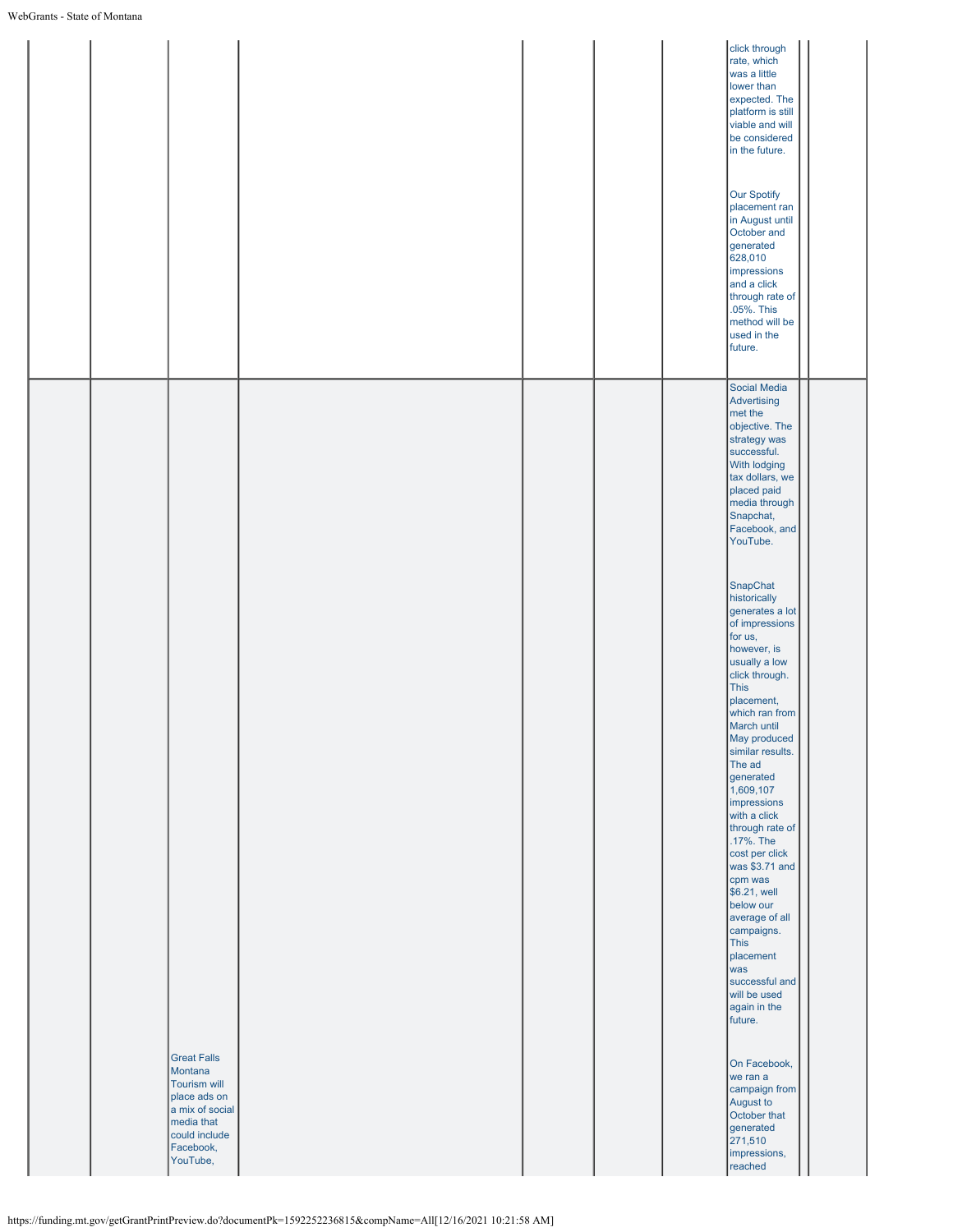| the future.<br>The YouTube<br>placement ran<br>in July,<br>generating<br>92,168<br>impressions<br>with a 50.83%<br>view through | will be used in | generated<br>543,229<br>impressions,<br>reached<br>46,633 and<br>produced a<br>.95% click<br>through rate,<br>which was<br>effective and | <b>Consumer</b> | <b>Social Media</b> | Snapchat and<br>Instagram.<br>Specific<br>media spends<br>are<br>determined in<br>May and<br>approved in<br>June.<br><b>Traditionally</b><br>our total<br>media spend<br>has been<br>roughly 20%<br>Banner Ads,<br>20% Audio,<br>25% video<br>lead-ins, 30%<br>social, and<br>5% print.<br>In the event<br>our budget<br>increases, it is<br>likely<br>additional<br>funds would<br>be allocated<br>to this<br>method. | From July 1 2019 to March 31 2020, Social Meda placement<br>has generated 69,053 clicks for a cost per click of \$0.51. Just<br>our geographic, demographic, and psychographic banner ads<br>in that same time period generated 1,957 clicks for a cost per<br>click of \$6.35.<br>According to<br>ComScore, https://www.comscore.com/Insights/Presentations-<br>and-Whitepapers/2017/The-2017-US-Mobile-App-Report,<br>Facebook, YouTube, Facebook Messenger, Google Search,<br>Instagram, and SnapChat are the most popular apps used by<br>people aged 18+.<br>Time spent on Social Media continues to<br>increase, https://www.broadbandsearch.net/blog/average-<br>daily-time-on-social-media. | <b>Success will</b><br>be measured<br>by clicks and<br>the<br>percentage of<br>video views. | <b>Great Falls</b><br>Montana<br><b>Tourism has</b><br>seen great<br>engagement<br>from Paid<br>Social Media.<br><b>Reactions to</b><br><b>Social Media</b><br>Ads also<br>allow us the<br>opportunity to<br>grow our<br>audiences<br>within the<br>channels. | \$28,357.00 | 91,221 people<br>and had a<br>click through<br>rate of 2.75%.<br>It had a<br>27.17% view<br>through rate,<br>which is lower<br>than we<br>usually see,<br>however, the<br>click through<br>was higher, so<br>still effective.<br>We then<br>refreshed the<br>campaign with<br>more summer<br>focused from<br>February to<br>April. It<br>generated<br>613,536<br>impressions,<br>reached<br>219,591<br>people, with a<br>1.69% click<br>through rate<br>and a 2.93%<br>view through<br>rate. This<br>placement<br>didn't perform<br>as well as we<br>wanted. We<br>then<br>retargeted<br>those who had<br>seen the<br>placement<br>with a banner<br>ad, which<br>rate. The click<br>through rate<br>was .23% and<br>was targeted<br>to Montanans.<br>This method<br>will be used in<br>the future,<br>however,<br>targeting a<br>more local<br>audience was<br>not as<br>effective as<br>our national |  |
|---------------------------------------------------------------------------------------------------------------------------------|-----------------|------------------------------------------------------------------------------------------------------------------------------------------|-----------------|---------------------|------------------------------------------------------------------------------------------------------------------------------------------------------------------------------------------------------------------------------------------------------------------------------------------------------------------------------------------------------------------------------------------------------------------------|-----------------------------------------------------------------------------------------------------------------------------------------------------------------------------------------------------------------------------------------------------------------------------------------------------------------------------------------------------------------------------------------------------------------------------------------------------------------------------------------------------------------------------------------------------------------------------------------------------------------------------------------------------------------------------------------------------|---------------------------------------------------------------------------------------------|---------------------------------------------------------------------------------------------------------------------------------------------------------------------------------------------------------------------------------------------------------------|-------------|-------------------------------------------------------------------------------------------------------------------------------------------------------------------------------------------------------------------------------------------------------------------------------------------------------------------------------------------------------------------------------------------------------------------------------------------------------------------------------------------------------------------------------------------------------------------------------------------------------------------------------------------------------------------------------------------------------------------------------------------------------------------------------------------------------------------------------------------------------------------------------------------------------|--|
|                                                                                                                                 |                 |                                                                                                                                          |                 |                     |                                                                                                                                                                                                                                                                                                                                                                                                                        |                                                                                                                                                                                                                                                                                                                                                                                                                                                                                                                                                                                                                                                                                                     |                                                                                             |                                                                                                                                                                                                                                                               |             |                                                                                                                                                                                                                                                                                                                                                                                                                                                                                                                                                                                                                                                                                                                                                                                                                                                                                                       |  |
|                                                                                                                                 |                 |                                                                                                                                          |                 |                     |                                                                                                                                                                                                                                                                                                                                                                                                                        |                                                                                                                                                                                                                                                                                                                                                                                                                                                                                                                                                                                                                                                                                                     |                                                                                             |                                                                                                                                                                                                                                                               |             |                                                                                                                                                                                                                                                                                                                                                                                                                                                                                                                                                                                                                                                                                                                                                                                                                                                                                                       |  |
|                                                                                                                                 |                 |                                                                                                                                          |                 |                     |                                                                                                                                                                                                                                                                                                                                                                                                                        |                                                                                                                                                                                                                                                                                                                                                                                                                                                                                                                                                                                                                                                                                                     |                                                                                             |                                                                                                                                                                                                                                                               |             |                                                                                                                                                                                                                                                                                                                                                                                                                                                                                                                                                                                                                                                                                                                                                                                                                                                                                                       |  |
|                                                                                                                                 |                 |                                                                                                                                          |                 |                     |                                                                                                                                                                                                                                                                                                                                                                                                                        |                                                                                                                                                                                                                                                                                                                                                                                                                                                                                                                                                                                                                                                                                                     |                                                                                             |                                                                                                                                                                                                                                                               |             |                                                                                                                                                                                                                                                                                                                                                                                                                                                                                                                                                                                                                                                                                                                                                                                                                                                                                                       |  |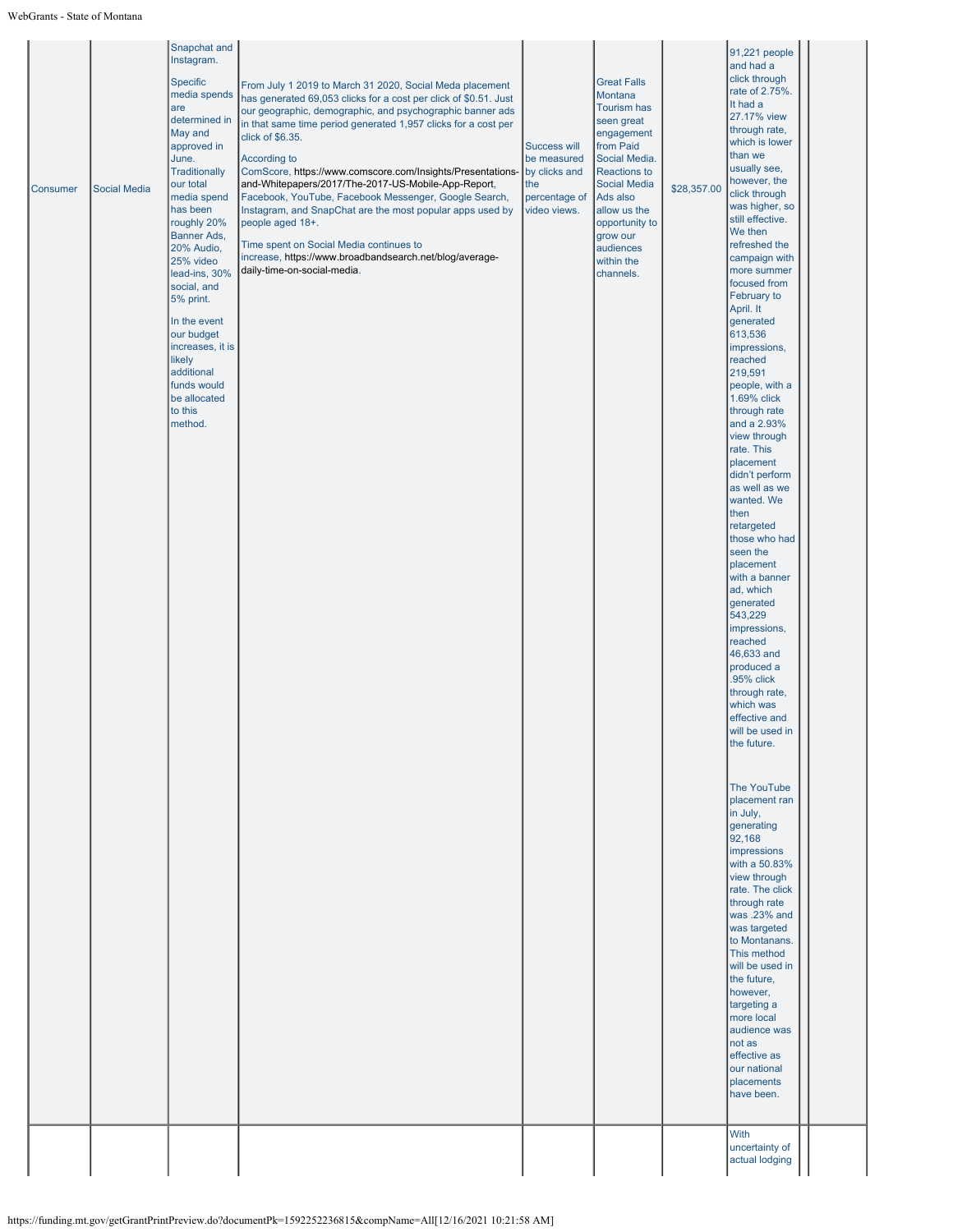| Consumer | <b>Joint Ventures</b> | <b>Great Falls</b><br>Montana<br><b>Tourism will</b><br>use joint<br>ventures to<br>leverage its<br>paid media by<br>sharing costs<br>with a partner. | Historic performance of Joint Ventures versus a stand-alone<br>paid media spend. | Success will<br>be measured<br>with the<br>placement of<br>a<br>complimentary<br>ad placement<br>with<br>supporting<br>distribution<br>numbers,<br>online page<br>views, and<br>engagement<br>time. | <b>Joint</b><br><b>Ventures</b><br>allow Great<br>Falls<br>Montana<br>Tourism to<br>increase their<br>buying power<br>and increase<br>the number of<br>people<br>engaging with<br>our marketing<br>message. If<br>the right Joint<br>Ventures are<br>offered. Great<br>Falls<br>Montana<br>Tourism<br>would<br>consider<br>adjusting<br>budget line<br>items to take<br>advantage of<br>the<br>opportunity. If<br>the total<br>budget<br>increases,<br><b>Great Falls</b><br>Montana<br>Tourism<br>would<br>consider<br>adding<br>additional<br>funds in this<br>line item. | \$5,000.00 | tax collections<br>and the<br>Montana<br>Office of<br><b>Tourism and</b><br><b>Business</b><br>Development<br>not offering<br>joint venture<br>opportunities,<br><b>Great Falls</b><br>Montana<br><b>Tourism did</b><br>not expend<br>funds for Joint<br>Ventures.<br><b>Great Falls</b><br>Montana<br><b>Tourism did</b><br>receive a<br>complimentary<br>ad in Livability<br>thanks to our<br>local economic<br>development<br>organization,<br><b>Great Falls</b><br>Development<br><b>Authority. This</b><br><b>Joint Venture</b><br>met the<br>objective. The<br>publication is<br>used by local<br>employers to<br>recruit new<br>employees by<br>educating<br>them on the<br>community<br>and is<br>provided to<br>people<br>considering<br>relocating to<br><b>Great Falls,</b><br>Montana. This<br>is a print<br>placement and<br>available<br>digitally. The<br>publication<br>had a<br>distribution of<br>7,500, with<br>24,200<br>pageviews<br>and an<br>average time<br>of 3:24 of<br>engagement.<br>In-migration to<br><b>Great Falls</b><br>comes from<br>the same<br>major markets<br>overnight<br>visitors come<br>from. This<br>method will be<br>used in the<br>future.<br><b>Travel Guide</b><br>met the |  |
|----------|-----------------------|-------------------------------------------------------------------------------------------------------------------------------------------------------|----------------------------------------------------------------------------------|-----------------------------------------------------------------------------------------------------------------------------------------------------------------------------------------------------|-----------------------------------------------------------------------------------------------------------------------------------------------------------------------------------------------------------------------------------------------------------------------------------------------------------------------------------------------------------------------------------------------------------------------------------------------------------------------------------------------------------------------------------------------------------------------------|------------|------------------------------------------------------------------------------------------------------------------------------------------------------------------------------------------------------------------------------------------------------------------------------------------------------------------------------------------------------------------------------------------------------------------------------------------------------------------------------------------------------------------------------------------------------------------------------------------------------------------------------------------------------------------------------------------------------------------------------------------------------------------------------------------------------------------------------------------------------------------------------------------------------------------------------------------------------------------------------------------------------------------------------------------------------------------------------------------------------------------------------------------------------------------------------------------------------------------------------|--|
|          |                       |                                                                                                                                                       |                                                                                  |                                                                                                                                                                                                     | The more<br>heritage<br>market is still<br>interested in<br>a concise<br>document<br>that inspires<br>and orients                                                                                                                                                                                                                                                                                                                                                                                                                                                           |            | objective. The<br>strategy was<br>successful.<br><b>Great Falls</b><br>Montana<br><b>Tourism</b><br>undertook the<br>design of a full<br>visitor<br>magazine. The                                                                                                                                                                                                                                                                                                                                                                                                                                                                                                                                                                                                                                                                                                                                                                                                                                                                                                                                                                                                                                                            |  |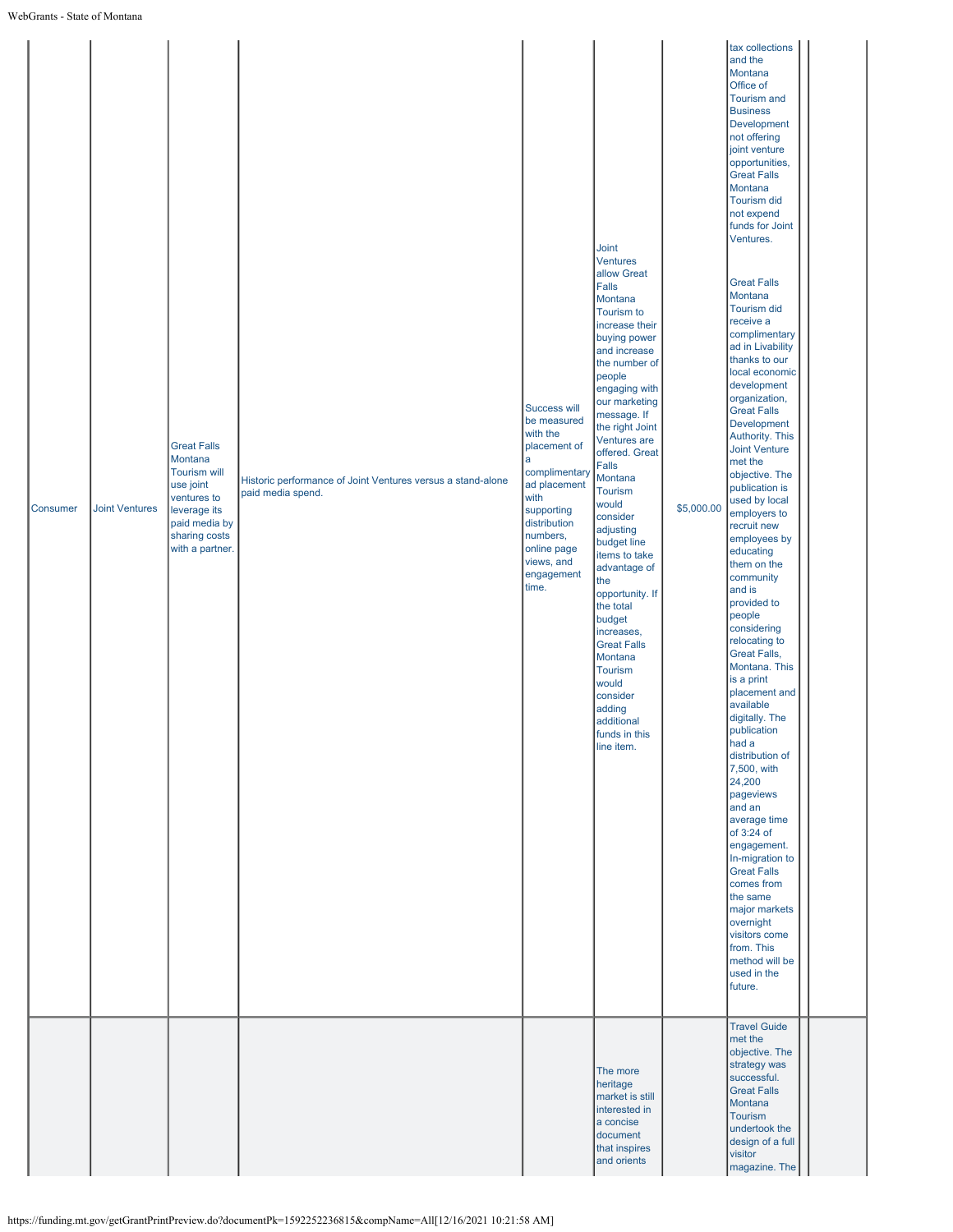| Consumer             | <b>Travel Guide</b>                      | <b>Great Falls</b><br>Montana<br><b>Tourism will</b><br>redesign a<br>travel guide to<br>provide online<br>in a flappable<br>format, as well<br>in printed<br>form.                                                          | According to ITRR research, 84% of Great Falls' overnight<br>visitor is 55 years old and older. In 2019, Great Falls received<br>18,000 requests for Travel Guides for Great Falls. We<br>distributed 30,000 visitor guides through Certified Folder, and<br>1,000 through our office. | Success will<br>be meaured<br>by the<br>redesign of a<br>travel guide.                                        | them to our<br>destination.<br>With the<br>establishment<br>of a new<br>creative<br>approach to<br>marketing<br><b>Great Falls,</b><br>our current<br>highlight<br>brochure<br>doesn't reflect<br>the new style.<br>As our<br>inventory is<br>getting<br>reduced of<br>this<br>document, it<br>is time to<br>redesign our<br>travel guide.                                          | \$3,657.00 | project was<br>not completed<br>in this fiscal<br>year. With the<br>assistance of<br>safety funds,<br>unused FY21<br>funds, and<br>additional<br>budget in<br>FY22, the<br>magazine will<br>be completed<br>and available<br>online. Once<br>the design is<br>completed and<br>other projects<br>are complete,<br>we will work to<br>allocate funds<br>for printing the<br>guide. This<br>method will be<br>used in the<br>future.                                                          |  |
|----------------------|------------------------------------------|------------------------------------------------------------------------------------------------------------------------------------------------------------------------------------------------------------------------------|----------------------------------------------------------------------------------------------------------------------------------------------------------------------------------------------------------------------------------------------------------------------------------------|---------------------------------------------------------------------------------------------------------------|-------------------------------------------------------------------------------------------------------------------------------------------------------------------------------------------------------------------------------------------------------------------------------------------------------------------------------------------------------------------------------------|------------|---------------------------------------------------------------------------------------------------------------------------------------------------------------------------------------------------------------------------------------------------------------------------------------------------------------------------------------------------------------------------------------------------------------------------------------------------------------------------------------------|--|
| Marketing<br>Support | TAC/Governor's<br>Conference<br>meetings | <b>Great Falls</b><br>Montana<br><b>Tourism will</b><br>have staff<br>attend<br><b>Tourism</b><br><b>Advisory</b><br>Council<br><b>Meetings</b><br>throughout the<br>year and the<br>Governor's<br>Conference<br>on Tourism. | Staff have learned of new programs, developed partnerships,<br>and gained resources from previous attendance.                                                                                                                                                                          | <b>Success will</b><br>be measured<br>by attending.                                                           | Valuable<br>information<br>and<br>networking to<br>improve the<br>organization<br>is provided<br>during the<br><b>Tourism</b><br>Advisory<br>Council<br>Meetings and<br><b>Tourism</b><br>Conference.<br><b>Great Falls</b><br>Montana<br><b>Tourism will</b><br>take what it<br>learns during<br>these<br>meetings to<br>increase<br>Tourism in<br><b>Great Falls,</b><br>Montana. | \$1,500.00 | This objective<br>was met. The<br>strategy was<br>successful.<br><b>The Executive</b><br><b>Director</b><br>attended every<br>available TAC<br>Meeting. The<br>Governor's<br>Conference on<br><b>Tourism and</b><br><b>Recreation did</b><br>not occur, so<br>was not<br>attended. This<br>method will be<br>used in the<br>future.                                                                                                                                                         |  |
|                      |                                          | <b>Great Falls</b><br>Montana<br><b>Tourism will</b><br>retain an<br><b>Executive</b><br>Director. The<br><b>Executive</b><br>Director will                                                                                  |                                                                                                                                                                                                                                                                                        | Success will<br>be measured<br>by the<br>attendance of<br><b>TAC</b><br>Meetings,<br>Montana<br>Department of |                                                                                                                                                                                                                                                                                                                                                                                     |            | This objective<br>was met. The<br>strategy was<br>successful.<br>Administration<br>funds were<br>used to cover<br>insurance and<br>the<br>development<br>of the 990.<br><b>The Executive</b><br><b>Director</b><br>participated in<br>Montana<br>Department of<br>Commerce<br>Office of<br><b>Tourism and</b><br><b>Business</b><br><b>Development</b><br>Partner Calls,<br>filed timely<br>quarterly<br>financial<br>reports,<br>submitted<br>documentation<br>for a clean and<br>complete |  |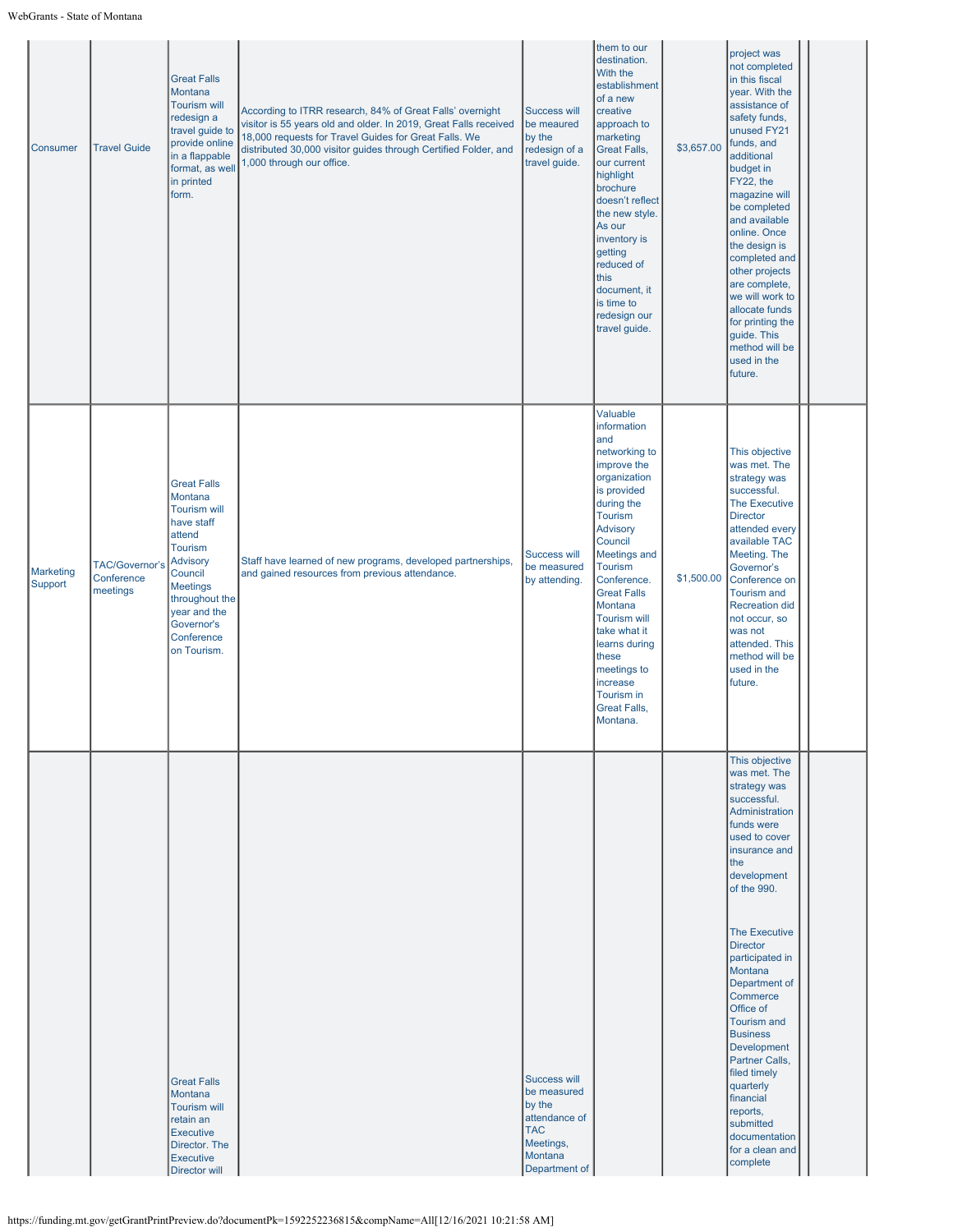| <b>Marketing</b><br>Support | Administration | attend<br>required<br>meetings,<br>manage<br>marketing<br>placement,<br>oversee the<br>budget,<br>manage<br>grants, submit<br>reports, and<br>other duties<br>as needed to<br>maintain the<br>organization.<br>In the event<br>our funding is<br>reduced from<br>what is<br>budgeted, this<br>line item could<br>be cut as<br><b>Great Falls</b><br>Montana<br><b>Tourism is</b><br>currently<br>applying for<br>grant funds to<br>help offset<br>personnel<br>costs. This is<br>dependent on<br>applications<br>made being<br>funded. | During the period of time where the organization was<br>managed by volunteers, deadlines were missed, meetings<br>were not attended, audits took longer, and reports were not<br>filed. | Commerce<br>Office of<br><b>Tourism and</b><br><b>Business</b><br><b>Development</b><br>Partner Calls,<br>timely<br>financial<br>report<br>submission,<br>completed<br>audit, timely<br>annual<br>marketing<br>evaluation<br>report<br>submission,<br>timely annual<br>marketing<br>plan<br>submission,<br>timely<br>completion of<br>990,<br>successful<br>and timely<br>submission of<br>an annual<br>report, budget<br>management,<br>marketing<br>management,<br>and<br>successful<br>financial<br>management. | Paid staff<br>have<br>provided<br>better<br>management<br>of the<br>organization,<br>cleaner<br>audits, and<br>timely<br>responses<br>compared to<br>a volunteer<br>structure. | \$19,348.00<br>\$100,396.00 | audit,<br>submitted the<br>annual<br>marketing<br>evaluation<br>report by<br>deadline for<br>Montana<br>Department of<br>Commerce<br>Office of<br><b>Tourism and</b><br><b>Business</b><br><b>Development</b><br>staff to review<br>prior to<br>Tourism<br><b>Advisory</b><br>Council<br>review,<br>developed an<br>annual<br>marketing plan<br>and budget<br>and submitted<br>through<br><b>WebGrants in</b><br>the format<br>required by<br>the system,<br>submitted the<br>organization's<br>990 by<br>deadline, and<br>successfully<br>submitted an<br>annual report<br>to the<br>Secretary of<br>State,<br>managed the<br>budget<br>through the<br>year,<br>managed the<br>paid media<br>placement,<br>and processed<br>accounts<br>payable in a<br>timely manner.<br>This method<br>will be used in<br>the future as it<br>is a needed<br>expense to<br>keep the<br>organization<br>operational. |  |
|-----------------------------|----------------|----------------------------------------------------------------------------------------------------------------------------------------------------------------------------------------------------------------------------------------------------------------------------------------------------------------------------------------------------------------------------------------------------------------------------------------------------------------------------------------------------------------------------------------|-----------------------------------------------------------------------------------------------------------------------------------------------------------------------------------------|--------------------------------------------------------------------------------------------------------------------------------------------------------------------------------------------------------------------------------------------------------------------------------------------------------------------------------------------------------------------------------------------------------------------------------------------------------------------------------------------------------------------|--------------------------------------------------------------------------------------------------------------------------------------------------------------------------------|-----------------------------|--------------------------------------------------------------------------------------------------------------------------------------------------------------------------------------------------------------------------------------------------------------------------------------------------------------------------------------------------------------------------------------------------------------------------------------------------------------------------------------------------------------------------------------------------------------------------------------------------------------------------------------------------------------------------------------------------------------------------------------------------------------------------------------------------------------------------------------------------------------------------------------------------------|--|
|-----------------------------|----------------|----------------------------------------------------------------------------------------------------------------------------------------------------------------------------------------------------------------------------------------------------------------------------------------------------------------------------------------------------------------------------------------------------------------------------------------------------------------------------------------------------------------------------------------|-----------------------------------------------------------------------------------------------------------------------------------------------------------------------------------------|--------------------------------------------------------------------------------------------------------------------------------------------------------------------------------------------------------------------------------------------------------------------------------------------------------------------------------------------------------------------------------------------------------------------------------------------------------------------------------------------------------------------|--------------------------------------------------------------------------------------------------------------------------------------------------------------------------------|-----------------------------|--------------------------------------------------------------------------------------------------------------------------------------------------------------------------------------------------------------------------------------------------------------------------------------------------------------------------------------------------------------------------------------------------------------------------------------------------------------------------------------------------------------------------------------------------------------------------------------------------------------------------------------------------------------------------------------------------------------------------------------------------------------------------------------------------------------------------------------------------------------------------------------------------------|--|

# *Markething Method Evaluation Attachments*

| <b>Attachment 1</b> | Great Falls CVB FY21 Budget to Actual and Pie Chart.pdf |
|---------------------|---------------------------------------------------------|
| <b>Attachment 2</b> |                                                         |
| <b>Attachment 3</b> |                                                         |
| <b>Attachment 4</b> |                                                         |
| <b>Attachment 5</b> |                                                         |
| Attachment 6        |                                                         |
| <b>Attachment 7</b> |                                                         |
| <b>Attachment 8</b> |                                                         |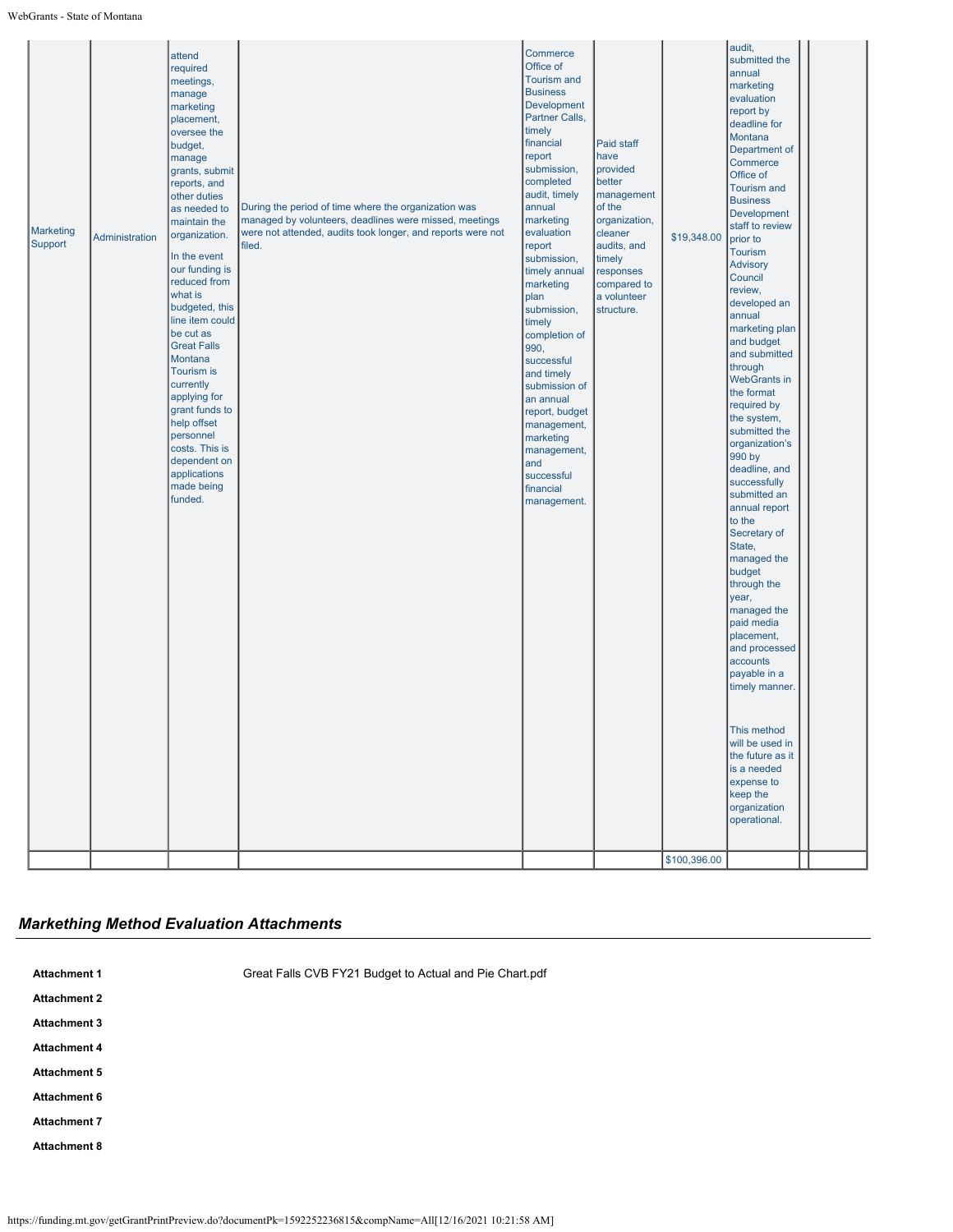## **Attachment 9**

**Attachment 10**

# *Marketing Method Budget*

| <b>Marketing Segment</b> | <b>Marketing Method</b>                   | Bed tax funded budget | Non bed tax funded budget (optional) |
|--------------------------|-------------------------------------------|-----------------------|--------------------------------------|
| <b>Consumer</b>          | <b>Joint Ventures</b>                     | \$5,000.00            | \$0.00                               |
| <b>Consumer</b>          | <b>Online/Digital Advertising</b>         | \$90,025.00           | \$157,528.00                         |
| Consumer                 | <b>Social Media</b>                       | \$28,357.00           | \$0.00                               |
| <b>Consumer</b>          | <b>Travel Guide</b>                       | \$3,657.00            | \$0.00                               |
|                          |                                           | \$127,039,00          | \$157,528.00                         |
| <b>Marketing Support</b> | <b>TAC/Governor's Conference meetings</b> | \$1,500.00            | \$0.00                               |
| <b>Marketing Support</b> | Administration                            | \$19,348.00           | \$171,242.00                         |
|                          |                                           | \$20,848.00           | \$171,242.00                         |
|                          |                                           | \$147,887.00          | \$328,770.00                         |

# *Miscellaneous Attachments*

| <b>Description</b>                          | <b>File Name</b>                           | File Size |
|---------------------------------------------|--------------------------------------------|-----------|
| 2021 Marketing Plan and Full Budget Summary | 2021 Marketing Plan and Budget Summary.pdf | 1.5 MB    |
| 2021 Marketing Plan and Full Budget Summary | 2021 Marketing Plan and Budget Summary.pdf | $1.5$ MB  |
| Lodging Facility Use Tax Budget Pie Chart   | CVB Budget Pie Chart.pdf                   | 143 KB    |
| Lodging Facility Use Tax Budget Pie Chart   | CVB Budget Pie Chart.pdf                   | 143 KB    |
|                                             |                                            |           |

# *Reg/CVB Required Documents*

| Description                            | File Name                     | <b>File Size</b> |
|----------------------------------------|-------------------------------|------------------|
| 2021 Marketing Plan Required Documents | <b>Required Documents.pdf</b> | 504 KB           |